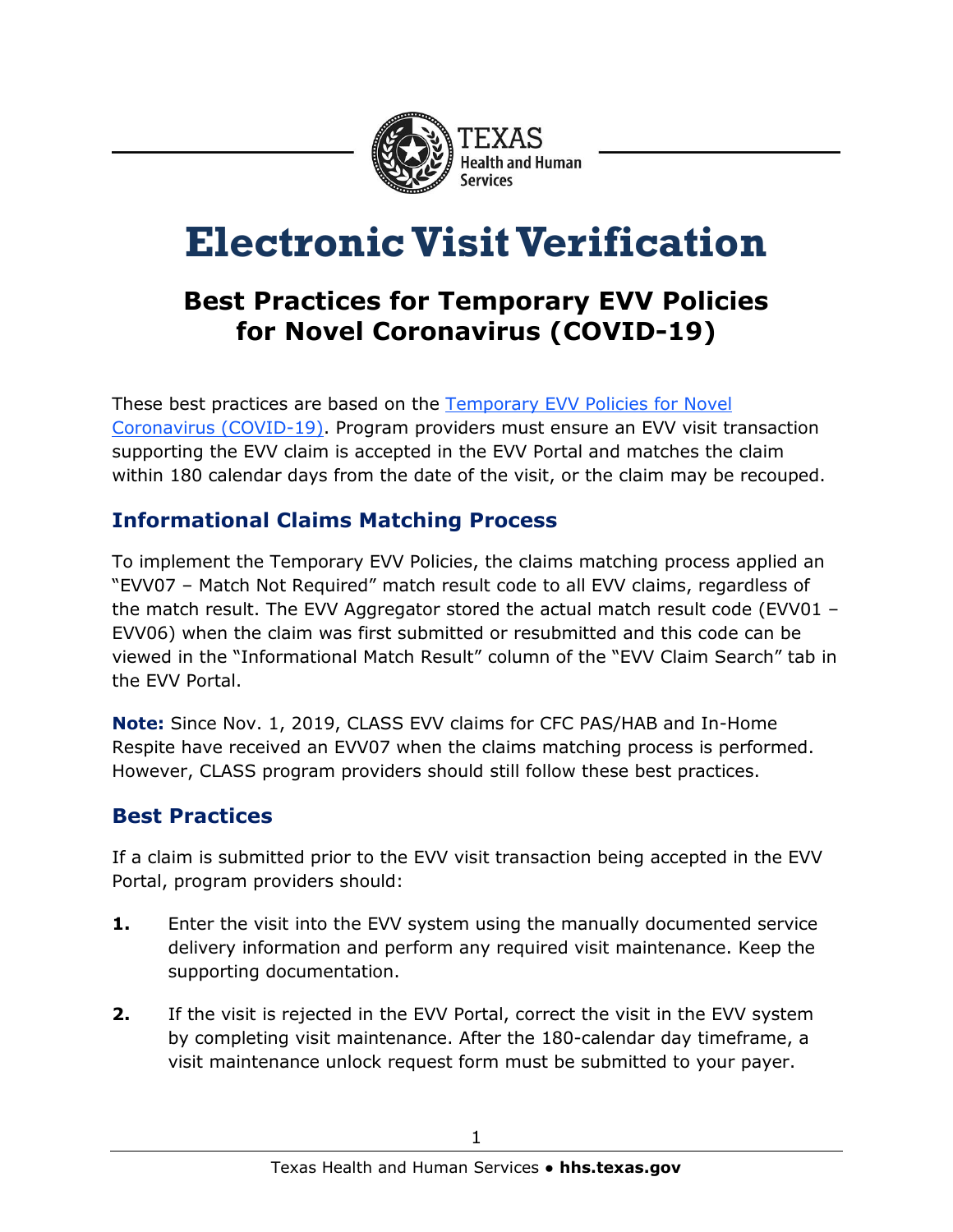- **3.** Ensure the EVV visit transaction is accepted in the EVV Portal.
- **4.** Compare the data elements on the submitted claim against the data elements on the accepted EVV visit transaction, based on the Table of Data Elements below.
- **5.** If the data elements on the submitted claim do not match the data elements on the accepted EVV visit transaction, adjust and resubmit the claim based on your payer's guidelines.
- **6.** Review the claims matching results in the EVV Portal to confirm the resubmitted claim matches the accepted EVV visit transaction and an EVV01 is received in the "Informational Match Result" column.
- **7.** If the accepted EVV visit transaction was edited after the claim was submitted, repeat steps 3-6 above.

**Note:** The claims matching process is only performed when a claim is submitted and not when an EVV visit transaction is accepted in the EVV Portal after the claim was submitted.

| <b>EVV Visit Transaction Data Elements</b>                                     | <b>EVV Claim Data Elements</b>    |
|--------------------------------------------------------------------------------|-----------------------------------|
| 1. Medicaid ID                                                                 | 1. Medicaid ID                    |
| 2. EVV visit date                                                              | 2. Date of service                |
| 3. National Provider Identifier (NPI) or<br>Atypical Provider Identifier (API) | 3. NPI or API                     |
| 4. Healthcare Common Procedure Coding<br>System (HCPCS) code                   | 4. HCPCS code                     |
| 5. HCPCS Modifiers, if applicable                                              | 5. HCPCS modifiers, if applicable |
| 6. *Billable units                                                             | 6. *Billed units                  |

#### **Table of Data Elements**

\*Billed units are not checked for CLASS EVV-required services.

#### **Export Data from the EVV Portal**

Program providers can export data from the EVV Portal to Excel to more easily filter the claims matching search results.

**1.** Use the "EVV Claim Search" tab and enter all required fields to search for claims that have received an EVV07.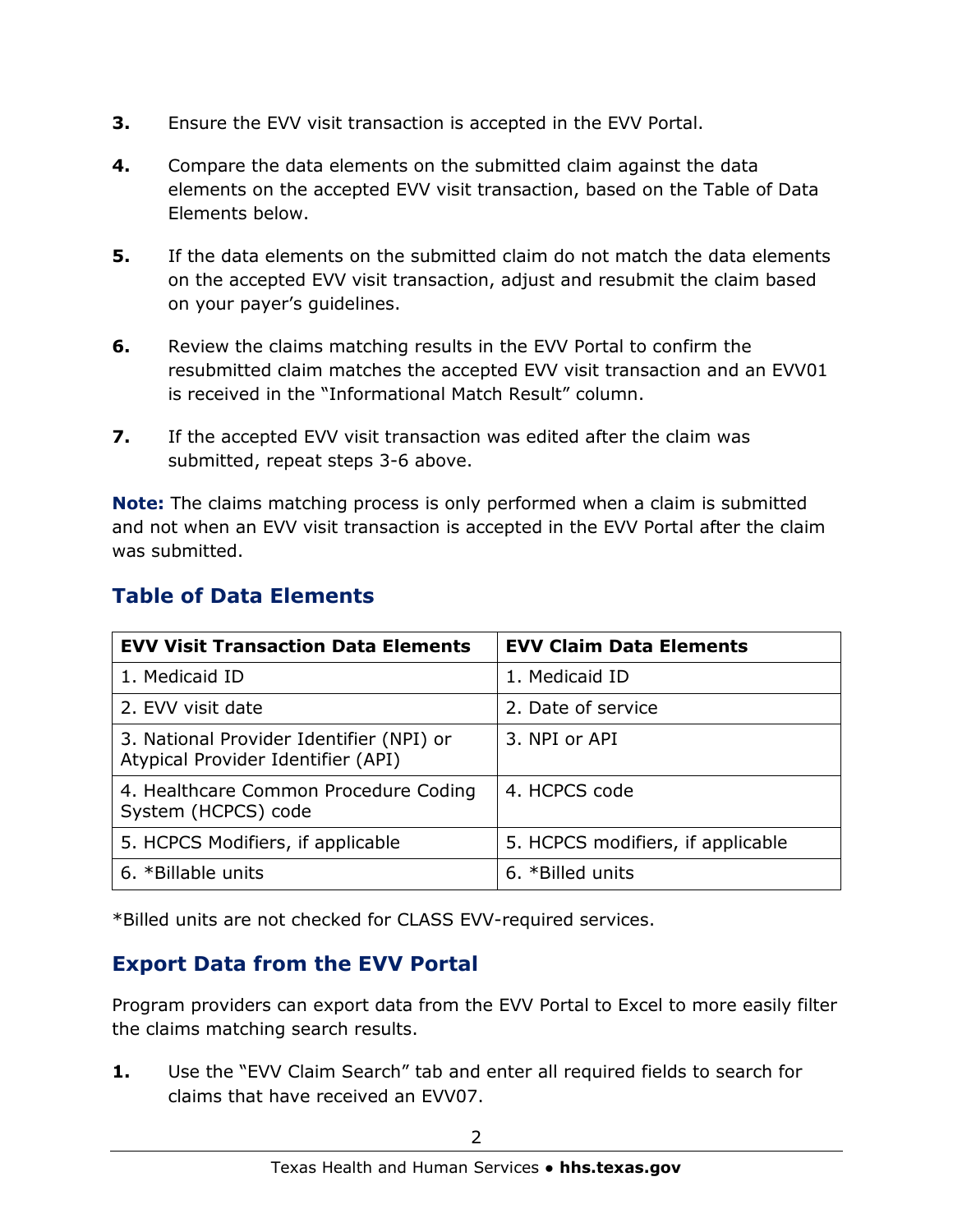- **2.** Use the "Claim Match Date Range" field, instead of the "Claim Date of Service Range" field because the EVV07 is based on date of submission and not date of service.
- **3.** Export the search results to Excel and filter the data in the "Informational Match Result" column to isolate any EVV02 – EVV06 codes.

#### **EVV01 Match Result Code**

If an EVV07 is received in the "Claims Match Result" column and an EVV01 is received in the "Informational Match Result" column, it means the claim correctly matched the supporting, accepted EVV visit transaction when the claim was submitted.

- If the visit has not been edited after submitting the claim, no further action is required.
- If the visit was edited after submitting the claim, ensure the updated EVV visit transaction is accepted in the EVV Portal and the data elements on the EVV visit transaction still match the data elements on the claim.
	- $\circ$  If the visit is locked, submit a visit maintenance unlock request form to your payer.
- If the data elements on the claim do not match the data elements on the accepted EVV visit transaction, make the necessary corrections by adjusting and resubmitting the claim based on your payer's guidelines.
- After resubmitting the claim, check the claims matching results in the EVV Portal to confirm an EVV01 is received in the "Informational Match Result" column.

**Note:** Contact your payer for more information about this process.

# **EVV02, EVV03, EVV04, EVV05, or EVV06 Mismatch Result Codes**

If you receive an EVV07 in the "Claims Match Result" column and an EVV02, EVV03, EVV04, EVV05, or EVV06 in the "Information Match Result" column, it could mean the visit was not entered in the EVV system. If the visit was entered in the EVV system, there could be an error on the EVV visit transaction, the submitted claim, or both.

**1.** Confirm the visit is entered in the EVV system (EVV02 and EVV03 only). If not, enter the visit using the manually documented service delivery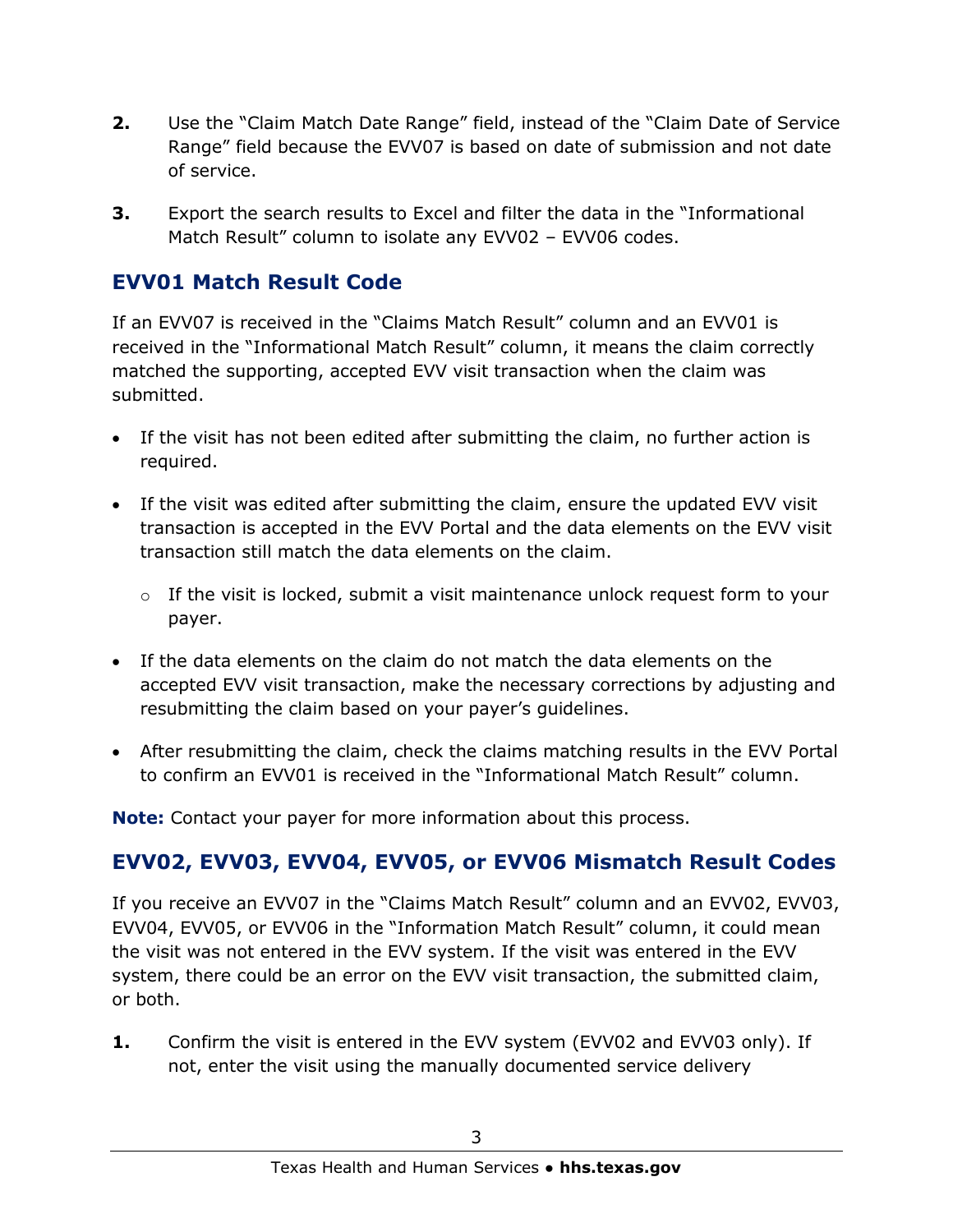information and perform any required visit maintenance. Keep the supporting documentation.

- **2.** Use the "Accepted Visit Search" tab in the EVV Portal to determine if the EVV visit transaction is accepted.
	- If the visit is rejected, make corrections by performing visit maintenance in the EVV system and re-export the visit. Check the EVV Portal the following day to determine if the visit is accepted.
	- Note: After the 180-calendar day timeframe, a visit maintenance unlock request form must be submitted to your payer.
- **3.** If the EVV visit transaction is accepted, compare the submitted claim to the accepted EVV visit transaction.
	- If the submitted claim matches the accepted EVV visit transaction, no further action is required.
	- If the submitted claim does not match the accepted EVV visit transaction, make the necessary corrections to the claim and adjust and resubmit the claim following your payer's guidelines. Contact your payer for more information.
- **4.** After resubmitting the claim, check the claims matching results in the EVV Portal for a correct match.
	- If an EVV07 is received in the "Claims Match Result" column and an EVV01 is received in the "Informational Match Result" column, the claim correctly matched the accepted EVV visit transaction and no further action is required.
	- If an EVV07 is received in the "Claims Match Result" column and another mismatch result code is received in the "Informational Match Result" column, there is still an error on the resubmitted claim.
	- Make the necessary corrections to the claim, based on the mismatch result code, and resubmit the claim following your payer's guidelines. Check the claims matching results again to confirm an EVV01 is received in the "Informational Match Result" column.